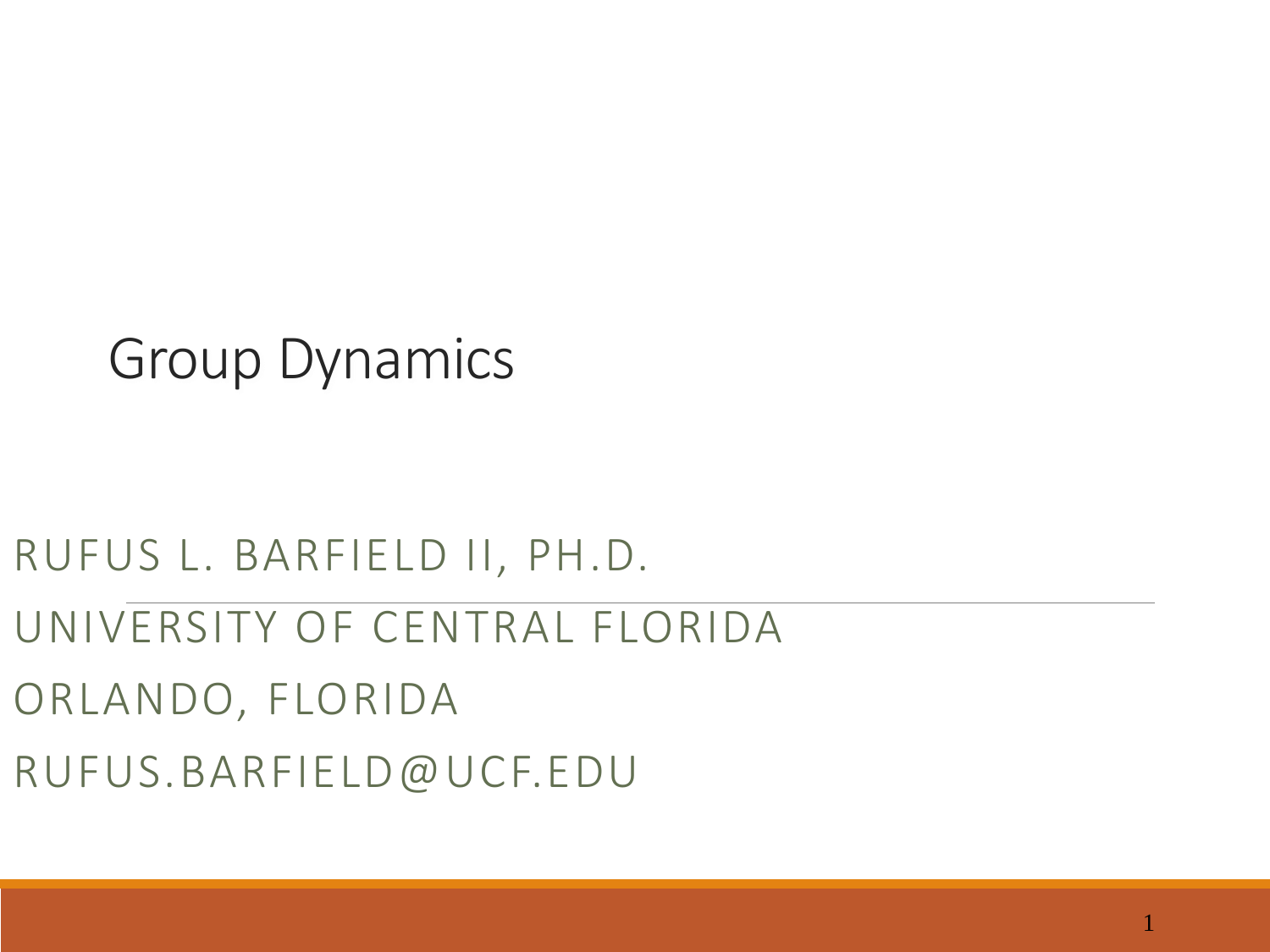# B.A.R.T

### BART is an acronym for four elements of group and organizational dynamics and or analysis:

- Boundary
	- The container that *holds* the task in which work takes place; Tangible/Physical; Intangible/Psychological (Hayden & Molenkamp, 2002; Green & Molenkamp, 2005)
- Authority
	- The right to do work in the service of the task; Formal & Informal; (Green & Molenkamp, 2005)
- Role
	- The part that you play in a particular group/team; Task & Socio-emotional (Barfield, 2003).
- Task
	- The end toward which work is directed (Green & Molenkamp, 2005).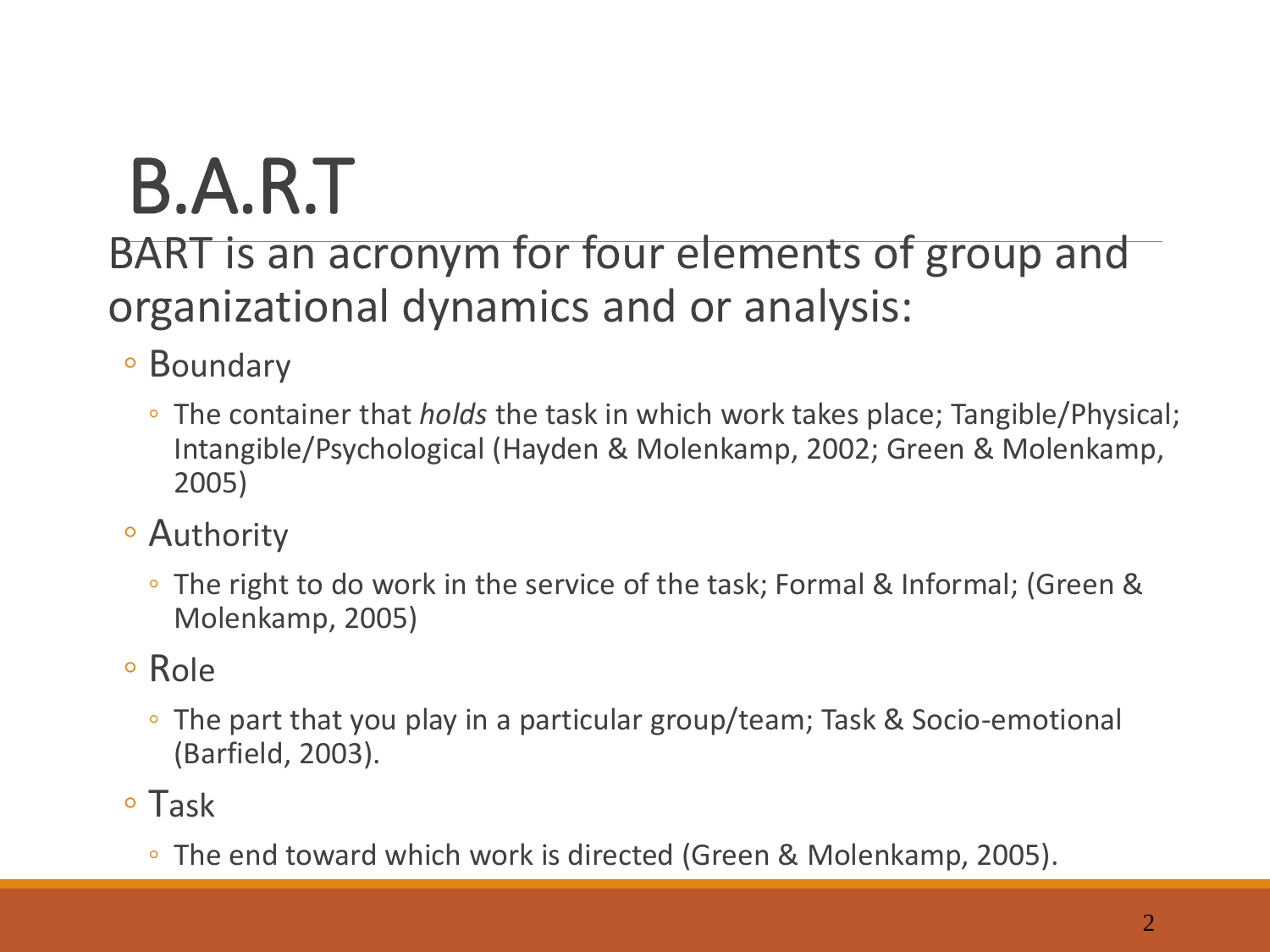### Recommendations

#### Boundaries

- Clearly specified
- Agreed upon
- Adhered to

#### Authority

- Clearly defined
- Taken up accordingly
- Accompanied by tools to exercise it

#### Role

- Complete description
- Understanding of both one's formal & informal roles

#### Task

- All staff have great clarity about the task
- Staff need to be able to distinguish different types of tasks that exists
- Realize that the task is always fluid because of factors that influence the way a person perceives the task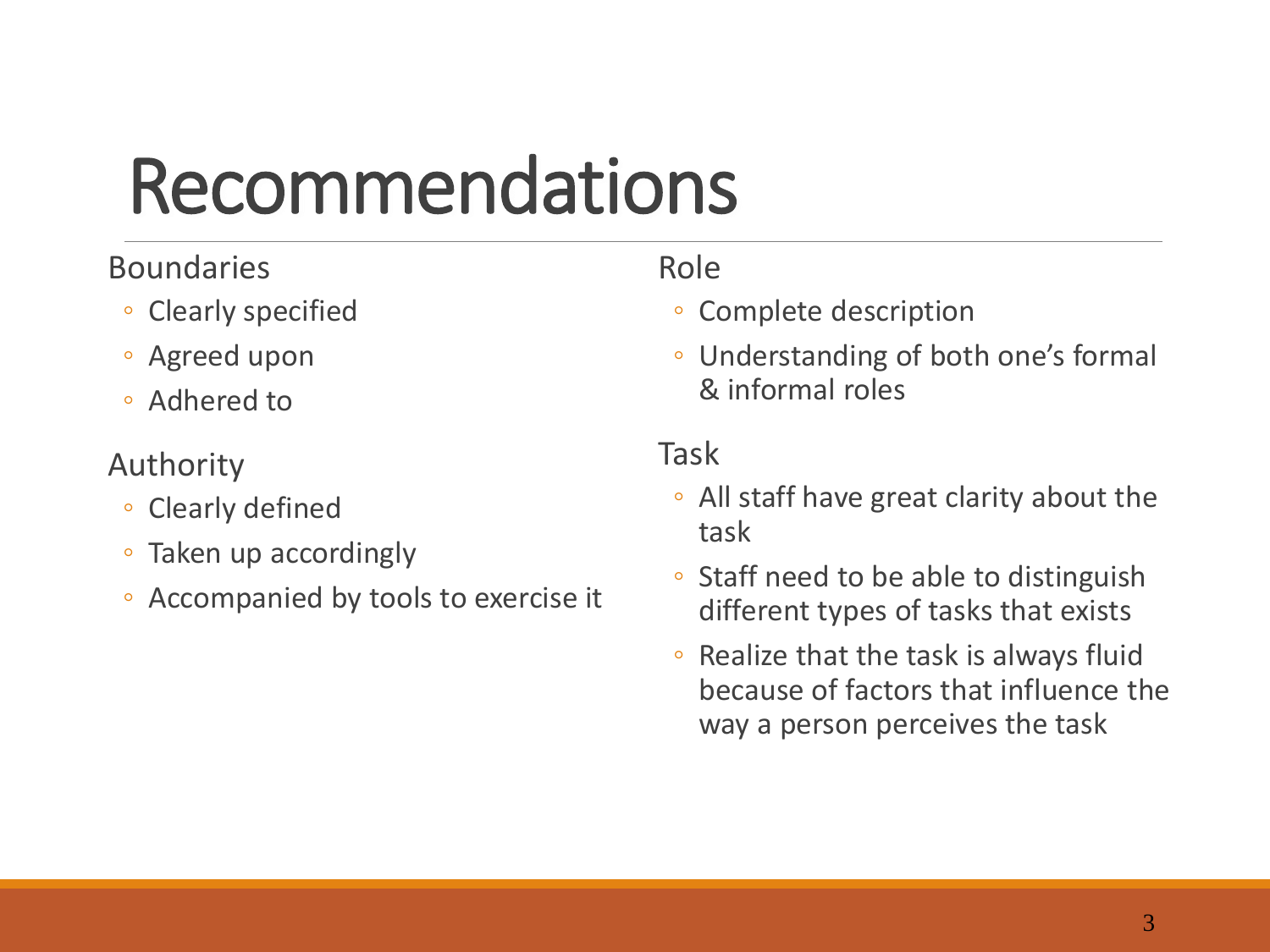## Lessons Learned: Boundaries

The way work is understood by members of the project and the manner in which it is to be conducted strongly influence nearly every aspect of the project's life

(In)-adequacy of resources and the management of them co-determine the success or failure of a project

It is very helpful to understand the *boundary culture* within and organization/project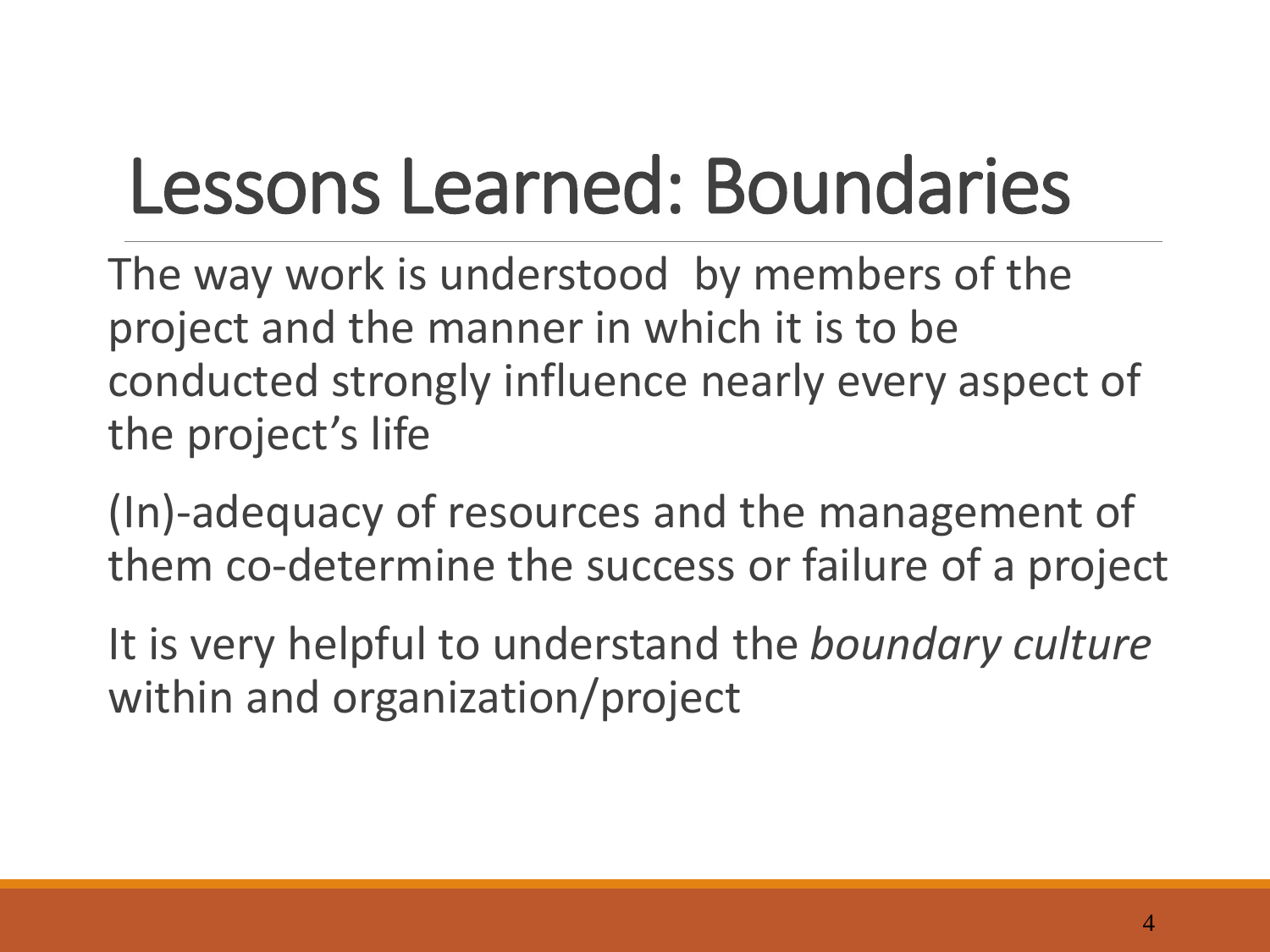## Lessons Learned: Authority

A lack of clarity about the scope of authority resulted in incomplete tasks or pursing tasks not officially assigned to do

Project staff authorized to do certain tasks, but may have lacked the tools to complete the task successfully

Personal authority is influenced by numerous factors to include psychological make up, social identity, cultural background, etc..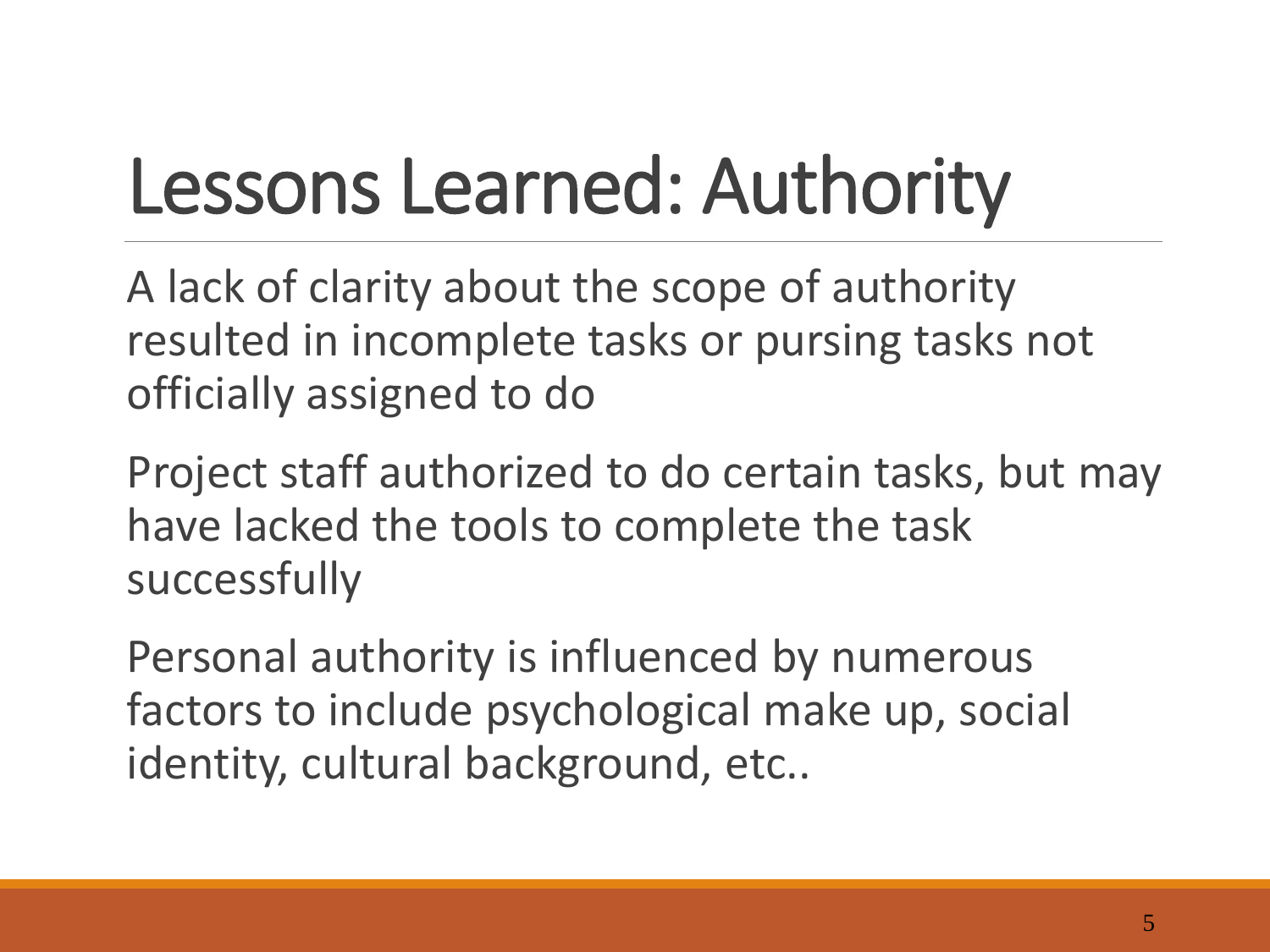### Lessons Learned: Role

Project staff often played many roles; sometimes resulting in role conflict and role stress

*Misperceptions* (project staff & organizational levels) about roles frequently occurred

It is essential for role holders to know how other people within the organization/group/project perceive them in that role and how it influences group/organization behavior

Roles influence the structure and nature of communication interaction among group

As roles shifted communication interaction among project staff shifted